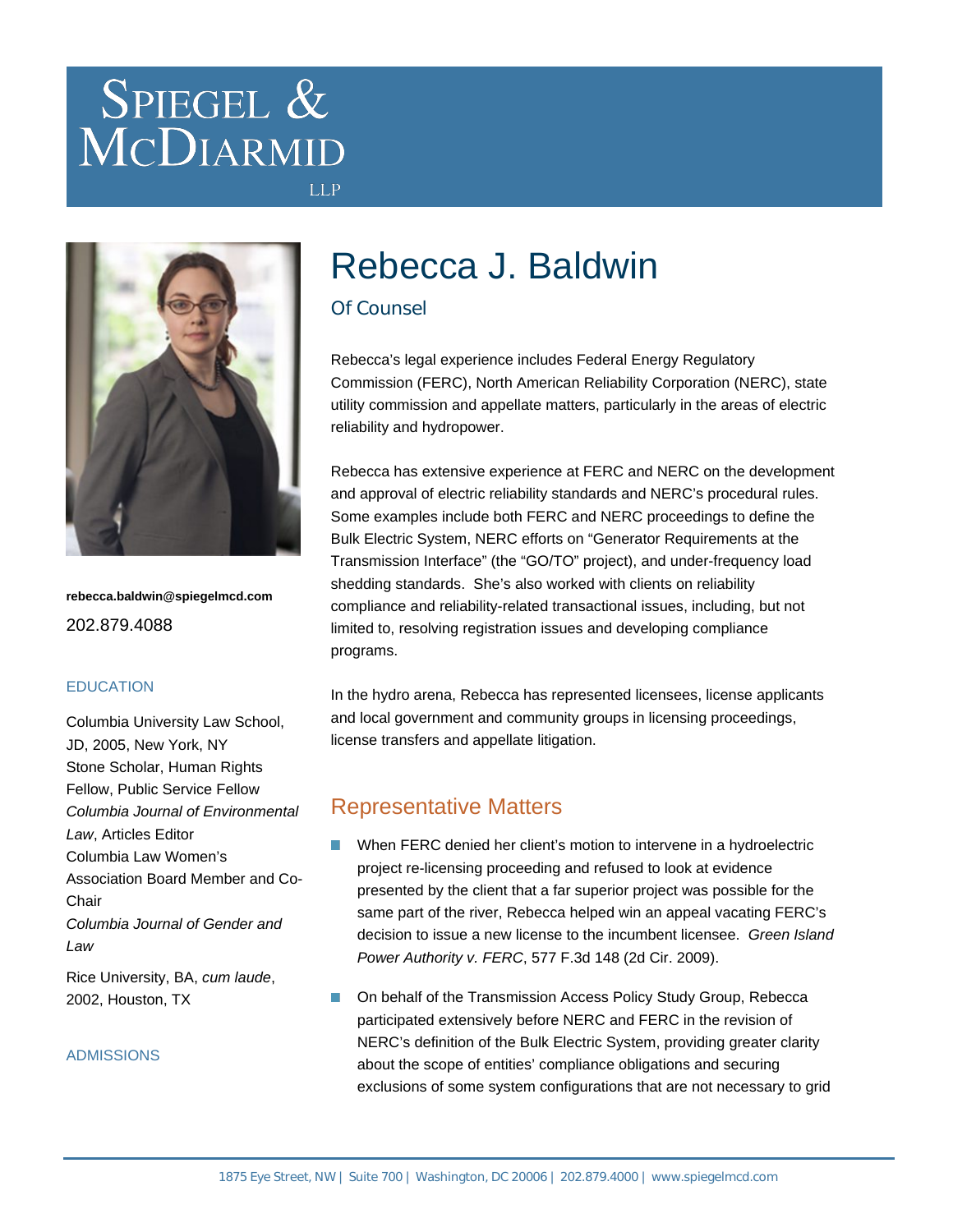

District of Columbia

#### Maryland

United States Courts of Appeals for the District of Columbia, Second and Ninth Circuits

United States District Court for the District of Columbia

#### **MEMBERSHIPS**

American Bar Association Energy Bar Association

reliability. She has been equally involved in NERC's Risk-Based Registration effort, which will tailor entities' compliance obligations more closely to their impact on grid reliability, remove some low-risk entities' compliance obligations altogether, and eliminate certain registration categories that serve a market (as opposed to reliability) function. FERC Orders Nos. 743 and 773.

 $\mathcal{L}_{\mathcal{A}}$ Rebecca represented the Burlington Electric Department in its acquisition of the Chace Mill hydroelectric project, including litigation under PURPA as well as the federal law aspects of the transfer itself. Winooski One Partnership, 148 FERC ¶ 62,169 (2014); City of Burlington, Vt., 145 FERC ¶ 61,121 (2013).

## Practice Focus

Hydropower and electric reliability. FERC and NERC proceedings. NERC registration issues, reliability compliance programs, hydro licensing and appellate litigation.

## **Noteworthy**

Rebecca has been named as a "Rising Star" for 2014 and 2015 by Super Lawyers.

### **Resources**

- [Client Alert: Elimination of FERC Form 80 and Revisions to Public](https://www.spiegelmcd.com/all-resources/client-alert-elimination-of-ferc-form-80-and-revisions-to-public-notice-and-signage-requirements/) n. [Notice and Signage Requirements](https://www.spiegelmcd.com/all-resources/client-alert-elimination-of-ferc-form-80-and-revisions-to-public-notice-and-signage-requirements/), by [William S. Huang,](https://www.spiegelmcd.com/professionals/william-huang/) [Rebecca J.](https://www.spiegelmcd.com/professionals/rebecca-baldwin/) [Baldwin](https://www.spiegelmcd.com/professionals/rebecca-baldwin/), [Jeffrey M. Bayne](https://www.spiegelmcd.com/professionals/jeffrey-bayne/) – info@spiegelmcd (January 2019).
- **E** [Client Alert: FERC Seeks Comments on Hydropower Recreation Rule](https://www.spiegelmcd.com/all-resources/client-alert-ferc-seeks-comments-on-hydropower-recreation-rule-and-draft-water-conveyance-engineering-guidelines/) [and Draft Water Conveyance Engineering Guidelines](https://www.spiegelmcd.com/all-resources/client-alert-ferc-seeks-comments-on-hydropower-recreation-rule-and-draft-water-conveyance-engineering-guidelines/), by [Rebecca J.](https://www.spiegelmcd.com/professionals/rebecca-baldwin/) [Baldwin](https://www.spiegelmcd.com/professionals/rebecca-baldwin/), [Jeffrey M. Bayne](https://www.spiegelmcd.com/professionals/jeffrey-bayne/), [William S. Huang](https://www.spiegelmcd.com/professionals/william-huang/) – info@spiegelmcd (May 2018).
- [CFTC Client Alert: Proposed Amendment to RTO/ISO Exemption](https://www.spiegelmcd.com/all-resources/cftc-client-alert-proposed-amendment-to-rto-iso-exemption/), by [Rebecca J. Baldwin,](https://www.spiegelmcd.com/professionals/rebecca-baldwin/) [Lisa G. Dowden](https://www.spiegelmcd.com/professionals/lisa-dowden/) – info@spiegelmcd (May 2016).